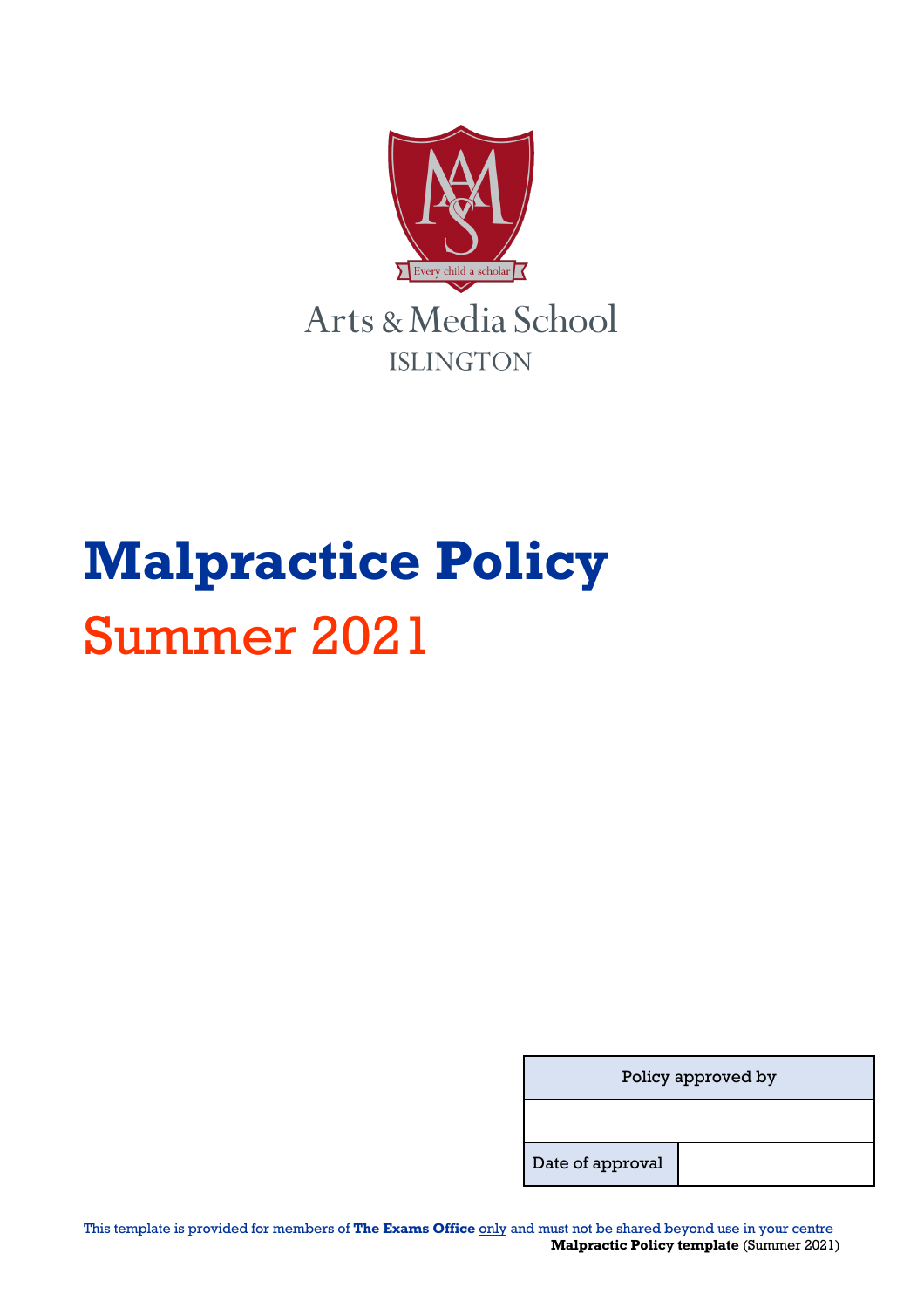## **Introduction**

Arts and Media School manages malpractice, in accordance with the JCQ General Regulations for Approved Centres (section 5.11). Under normal delivery arrangements we take all reasonable steps to prevent the occurrence of any malpractice (which includes maladministration) before, during and after examinations and report and investigate as detailed in Exams policy according to the requirements.

Our general centre policies regarding malpractice, maladministration and conflicts of interest have been reviewed to ensure they address the specific challenges of delivery in Summer 2021.

## **Purpose of the policy**

This policy addresses malpractice under the specific arrangements for delivery in Summer 2021.

All staff involved have been made aware of this policy.

## **General principles**

In accordance with the regulations Arts and Media School will:

- take all reasonable steps to prevent the occurrence of any malpractice (which includes maladministration) before, during and after the determination of grades process
- inform the awarding body immediately of any alleged, suspected or actual incidents of malpractice or maladministration, involving a candidate or a member of staff, by completing the appropriate documentation, including:
	- o the JCQ M1 form in a case of suspected candidate malpractice
	- o the JCQ M2 form in a case of suspected malpractice/maladministration involving a member of centre staff
- as required by an awarding body, investigate any instances of alleged or suspected malpractice (which includes maladministration) in accordance with the JCQ publication JCQ Suspected Malpractice: Policies and Procedures 2020-2021 and provide such information and advice as the awarding body may reasonably require

*Where reference is made to candidates, this includes any private candidates accepted by the centre*

#### **Reporting malpractice**

#### **Candidates** (or an individual acting on their behalf)

In accordance with JCQ Guidance on the determination of grades for A/AS Levels and GCSEs for Summer 2021 each candidate will be made aware of the evidence that is going to be used and understand that the range of evidence used to determine a grade is not negotiable.

Where a candidate might attempt to gain an unfair advantage during the centre's process on the determination of grades by, for example, submitting fabricated evidence or plagiarised work, or any other act deemed as malpractice in the JCQ Suspected Malpractice: Policies and Procedures 2020-2021, Arts and media School will submit a report of suspected candidate malpractice to the relevant awarding body.

Where a candidate, or an individual acting their behalf such as a parent/carer, might try to influence grade decisions by applying pressure to the centre or any of its staff, Arts and Media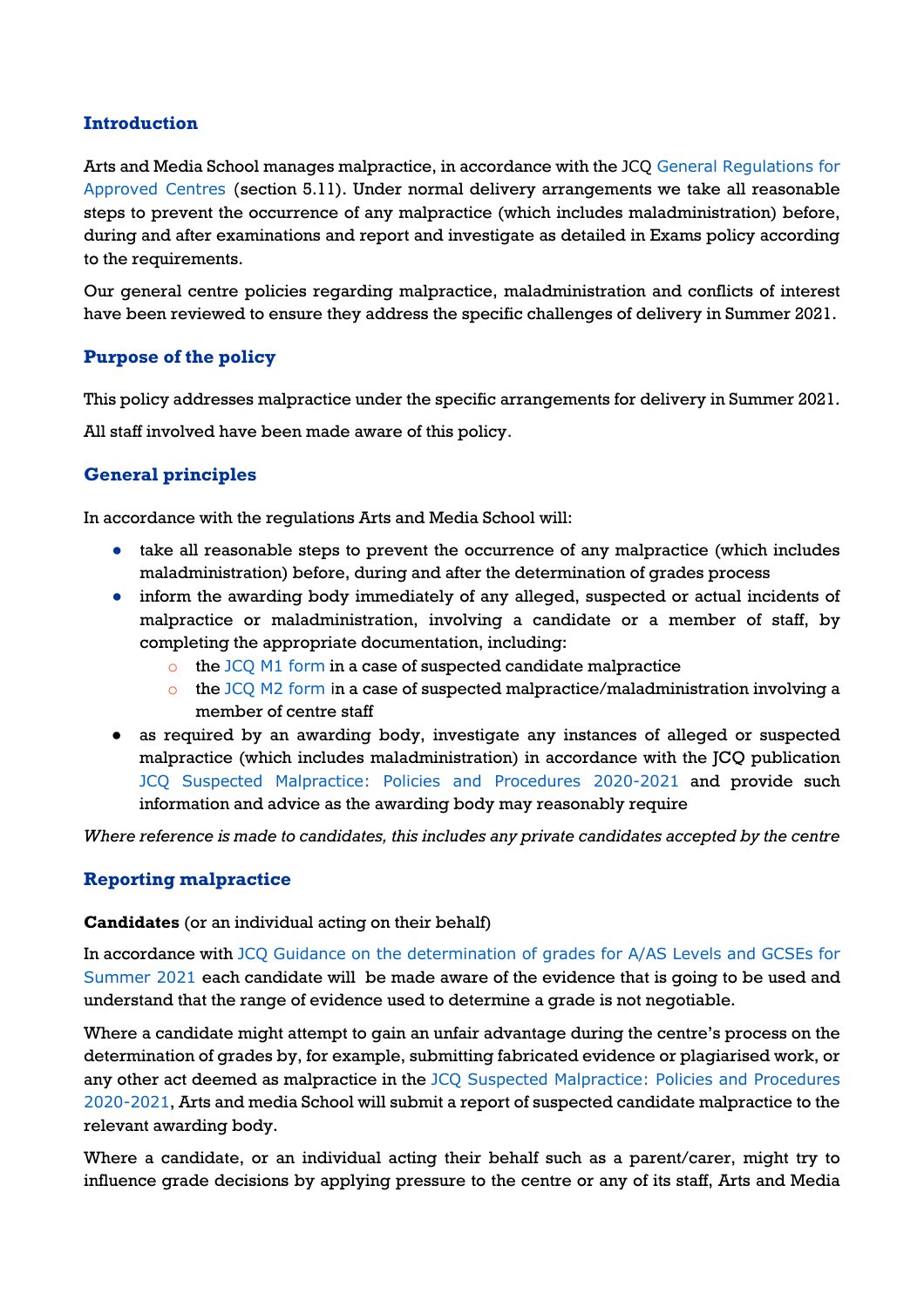School will keep and retain clear and reliable records of the circumstances and the steps taken, and make the candidate aware of the outcome. This will include a record that confirms the candidate had been made aware of the evidence that was going to be used and understand that the range of evidence used to determine a grade was not negotiable.

However, if a candidate or an individual acting on their behalf continues to inappropriately attempt to pressure centre staff, a report of suspected candidate malpractice will be submitted to the relevant awarding body.

A report will be submitted by completing the appropriate documentation as guided by the individual awarding body concerned, including the form JCQ M1 Report of suspected candidate malpractice.

- This form must be used by the head of the centre to notify the appropriate awarding body of an instance of suspected candidate malpractice in the conduct of examinations or assessments
- It can also be used to provide a report on investigations into instances of suspected malpractice
- In order to prevent the issue of erroneous results and certificates, it is essential that the awarding body concerned is notified immediately of instances of suspected candidate malpractice

#### **Centre staff**

Arts and Media School will report any instances of potential malpractice (which includes maladministration) where any centre staff fail to follow the published requirements for determining grades.

Examples of potential malpractice taken from the JCQ Guidance on the determination of grades for A/AS Levels and GCSEs for Summer 2021 includes but is not limited to:

- Exam entries are created for students who had not studied the course of entry or had not intended to enter for June 2021
- Grades created for students who have not been taught sufficient content to provide the basis for that grade
- A teacher deliberately and inappropriately disregarding the centre's published policy when determining grades
- A teacher fabricating evidence of candidate performance to support an inflated grade
- A teacher deliberately providing inappropriate levels of support before or during an assessment, including deliberate disclosure of mark schemes and assessment materials, to support an inflated grade
- A teacher intentionally submitting inflated grades
- A failure to retain evidence used in the determination of grades in accordance with the JCQ Grading guidance
- A systemic failure to follow the centre's policy in relation to the application of Access Arrangements or Special Consideration arrangements for students in relation to assessments used to determine grades
- A failure to take reasonable steps to authenticate student work A failure to appropriately manage Conflicts of Interest (COIs) within a centre
- A Head of Centre's failure to submit the required declaration when submitting their grades